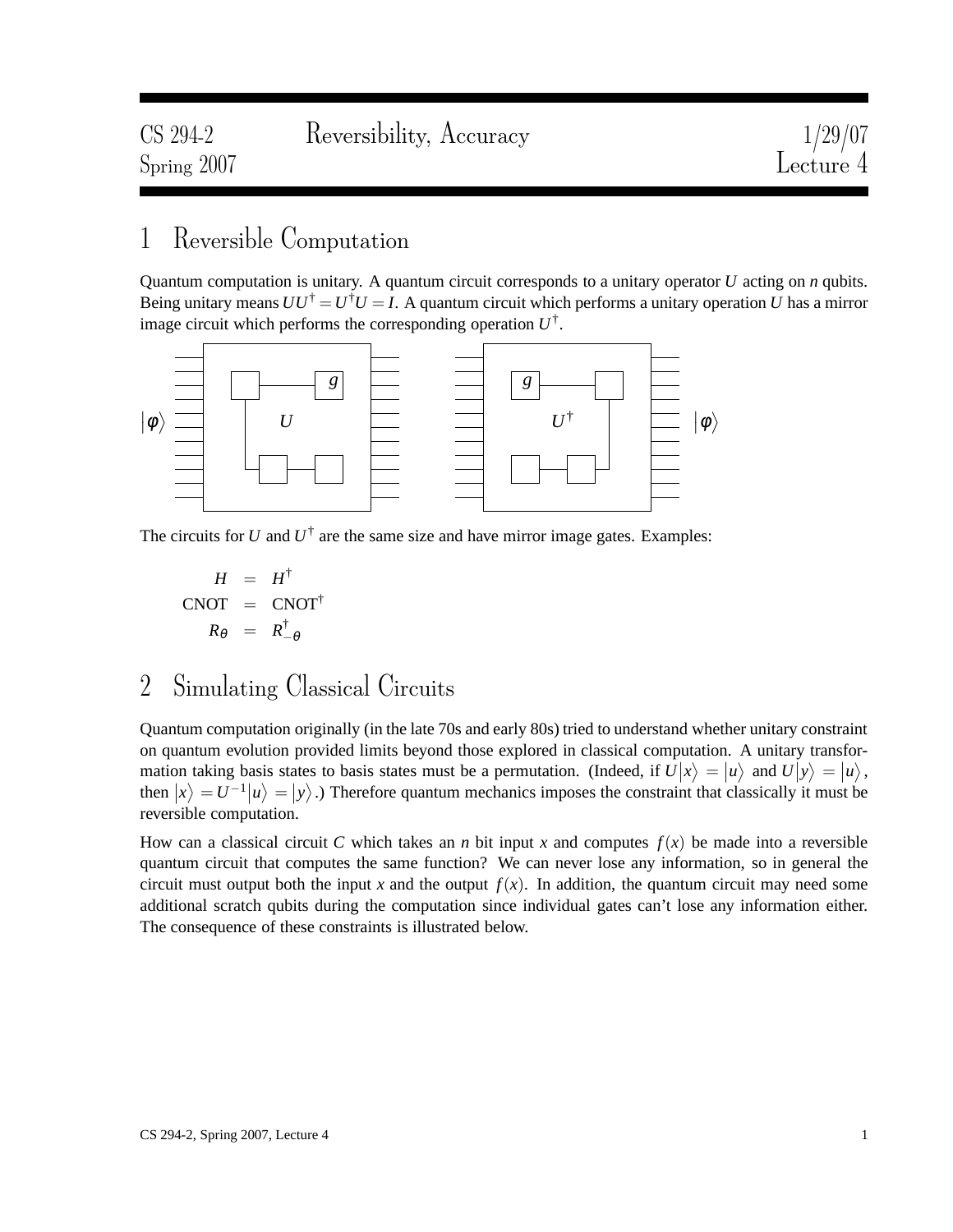

How is this done? Recall that any classical AND and OR gates can be simulated with a C-SWAP gate and some scratch  $|0\rangle$  qubits.

C-SWAP 
$$
b
$$
  
 $c$   
 $c$   
 $c$   
 $c$   
 $a$   
swap *b* and *c* iff  $a = 1$ 

If we construct the corresponding reversible circuit RC, we have a small problem. The CSWAP gates end up converting input scratch bits to garbage. How do we restore the scratch bits to 0 on output? We use the fact that RC is a reversible circuit. The sequence of steps for the overall circuit is

$$
(x,0^k,0^m,0^k,1)\xrightarrow{C'} (x,y,\text{garbage}_x,0^k,1)\xrightarrow{\text{copy }y} (x,y,\text{garbage}_x,y,1)\xrightarrow{(C')^{-1}} (x,0^k,0^m,y,1) .
$$

Overall, this gives us a clean reversible circuit  $\hat{C}$  corresponding to  $C$ .



## 3 Is Quantum Computation Digital?

There is an issue as to whether or not quantum computing is digital. We need only look at simple gates such as the Hadamard gate or a rotation gate to find real values.

$$
H = \begin{pmatrix} \frac{1}{\sqrt{2}} & \frac{1}{\sqrt{2}} \\ \frac{1}{\sqrt{2}} & -\frac{1}{\sqrt{2}} \end{pmatrix} \qquad R_{\theta} = \begin{pmatrix} \cos \theta & -\sin \theta \\ \sin \theta & \cos \theta \end{pmatrix}
$$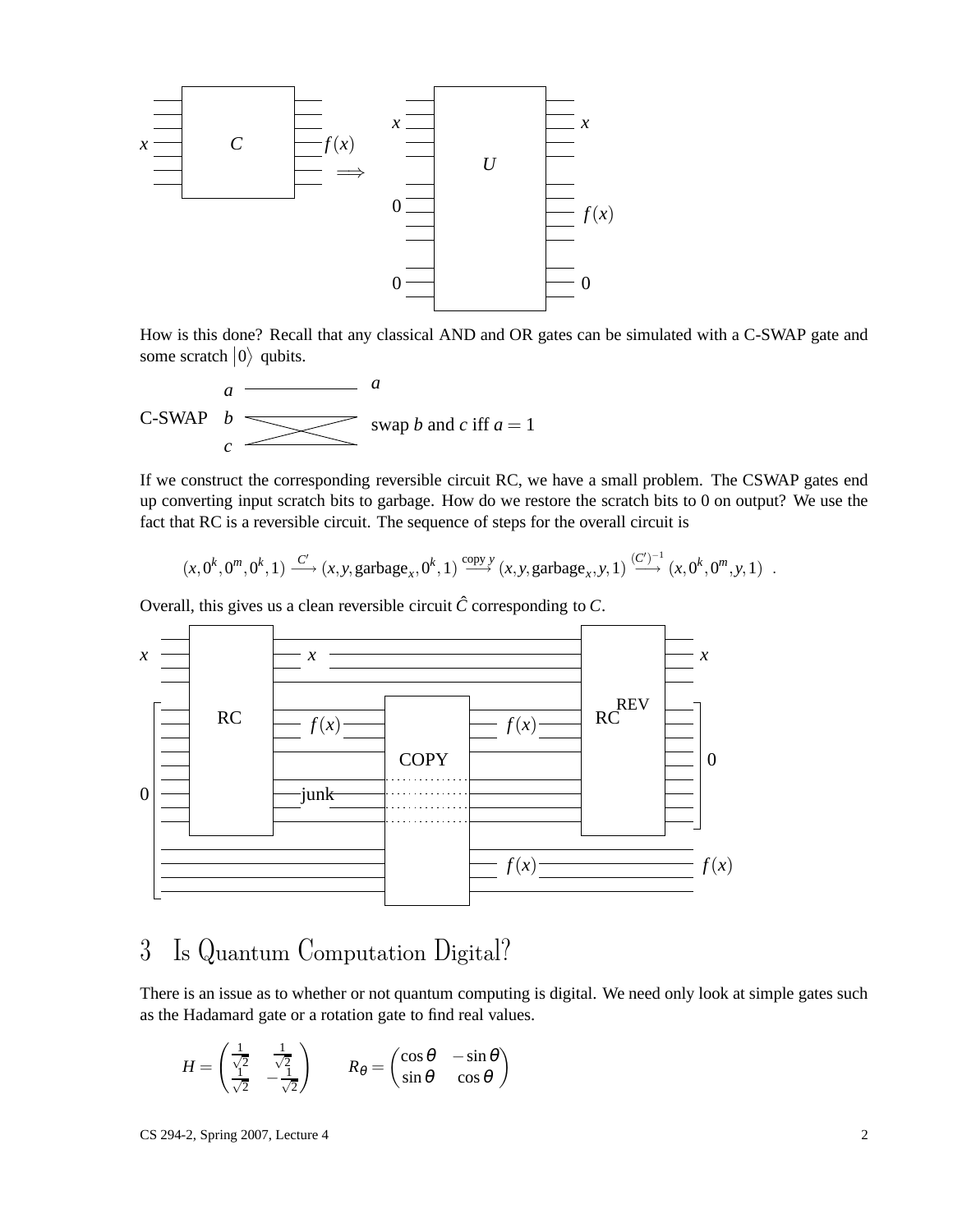When we implement a gate, how accurate does it need to be? Do we need infinite precision to build this gate properly? A paper by Shamir, "How To Factor On Your Calculator," shows that if we assume infinite precision arithmetic, then some NP complete problems can be solved in polynomial time. However, we obviously cannot have infinite precision, so we must digitize quantum computation in order to approximate values such as  $1/\sqrt{2}$ . It turns out that  $\log n$  bits of precision are necessary.

Suppose we want to build a gate that rotates the input by  $\theta$ , but the best accuracy we can actually build is rotation by  $\theta \pm \Delta \theta$  (finite precision). Let  $U_1, \ldots, U_m$  be a set of ideal gates that implement an exact rotation by  $\theta$ . Let  $V_1, \ldots, V_m$  be a set of actual (constructible) gates that implement rotation by  $\theta \pm \Delta \theta$ . Let  $|\phi\rangle$  be the initial state. Let  $|\psi\rangle$  be the ideal output

$$
\big|\psi\big>=U_1U_2\cdots U_m\big|\phi\big>,
$$

and let  $|\psi'\rangle$  be the actual output

$$
\big|\psi'\big>=V_1V_2\cdots V_m\big|\phi\big>.
$$

The closer  $|\psi\rangle$  and  $|\psi'\rangle$  are to each other, the better the approximation. If we can approximate each gate to within  $\varepsilon = O(1/m)$ , then we can approximate the entire circuit with small constant error.

**Theorem 4.1**:  $If ||U_i - V_i|| \leq \frac{\varepsilon}{4m}$  for  $1 \leq i \leq m$ , then  $|||\psi\rangle - |\psi'\rangle|| \leq \frac{\varepsilon}{4}$ .

**Proof**:Consider the two hybrid states

$$
\begin{array}{rcl}\n\big|\psi_k\big\rangle &=& U_1\cdots U_{k-1}V_k\cdots V_m\big|\phi\big\rangle \quad \text{, and} \\
\big|\psi_{k+1}\big\rangle &=& U_1\cdots U_kV_{k+1}\cdots V_m\big|\phi\big\rangle.\n\end{array}
$$

Subtract  $\phi_{k+1}$  from  $\phi_k$  to get

$$
|\phi_k\rangle - |\phi_{k+1}\rangle = U_1 \cdots U_{k-1} (V_k - U_k) V_{k+1} \cdots V_m |\phi\rangle
$$

Since the unitary transformations don't change the norm of the vector, the only term we need to consider is  $U_{k+1} - V_{k+1}$ . But we have an upper bound on this, so we can conclude that

$$
\|\big|\psi_k\big> - \big|\psi_{k+1}\big>\|\leq \frac{\varepsilon}{4m}.
$$

Another way to see this is the following picture. Applying unitary transformations to  $U_m|\phi\rangle$  and  $V_m|\phi\rangle$ preserves the angle between them, which is defined to be the norm.